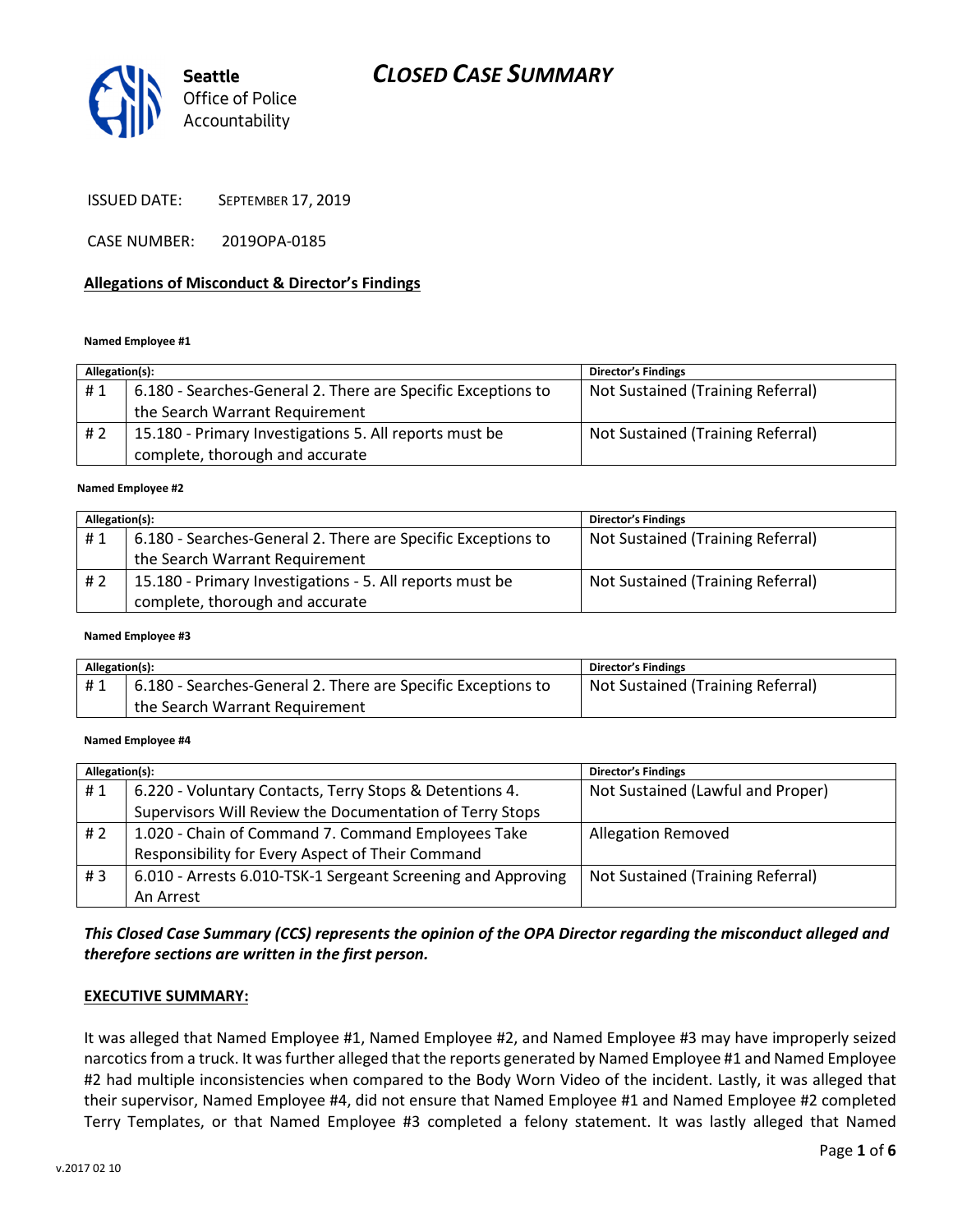

Seattle Office of Police Accountability

# CLOSE CASE SUMMARY

OPA CASE NUMBER: 2019OPA-0185

Employee #4 did not identify the inconsistences in the officers' reports or that the seizure of the narcotics may have been improper.

### ANALYSIS AND CONCLUSIONS:

# Named Employee #1 - Allegations #1 6.180 - Searches-General 2. There are Specific Exceptions to the Search Warrant Requirement

Officers, including Named Employee #1 (NE#1), Named Employee #2 (NE#2), and Named Employee #3 (NE#3), responded to a call concerning a woman who was allegedly selling narcotics out of a car. NE#1 reported that he observed the female occupant of the car – the Subject in this case – who matched the description provided by the 911 caller. NE#1 documented that he observed the Subject engage in a hand-to-hand transaction with a male. NE#1 wrote that, when he approached the Subject and she saw him, the Subject pushed something in between the front seat. NE#1 ordered the Subject out of the car and located crumpled up money. NE#1 also reported that he viewed crack-cocaine in "open view" on the passenger door armrest. He seized the crack-cocaine. Field testing verified that it was, in fact, narcotics. The Subject was placed under arrest. NE#2 also completed a report concerning the incident. NE#2 referred to the crack-cocaine as "sitting in plain view." There was no record of a felony statement being generated by NE#3.

NE#1's Body Worn Video (BWV) indicated that, when he approached the Subject's truck, a man was standing by the passenger's door. The door was ajar. The man backed away from the officers as they neared him. NE#1 opened the door wide and officers asked the Subject to step out. The Subject did so. The officers spoke with the Subject and told her that they were responding to a call of someone dealing drugs out of the truck. After getting the Subject's identifying information, NE#1 returned to his patrol vehicle. Several minutes later, he walked over to the truck and realized that the door was closed. NE#1 completely opened the door and shined his flashlight into the car. NE#1 and NE#2 discussed where the money was situated in the car and NE#2 stated that it was not a plain view search. NE#1 identified that there were small amounts crack-cocaine on the floor and the seat of the car. At one point, it appeared that NE#2 touched the crack-cocaine on the seat. The officers went back to speak with the Subject concerning their discovery of crack-cocaine in the car. She denied being involved in a narcotics transaction. NE#1 walked back over to the truck and spoke with NE#3, who was standing next to the front passenger's door. The door was completely shut at the time, but it did not appear to be latched. NE#1 opened the door wide and shined his flashlight at the inside of the passenger's door. He stated to NE#3, "what's that." NE#1 and NE#3 identified that it was crack-cocaine. NE#1 remarked: "I walked up and her door was open and that was sitting right there." The officers seized and bagged the crack-cocaine located on the door. They field tested the crack-cocaine and it tested positive. The Subject was placed under arrest and handcuffed. Later, and while she was being transported from the scene, the rear In-Car Video for the officers' patrol vehicle captured the Subject eating and swallowing narcotics.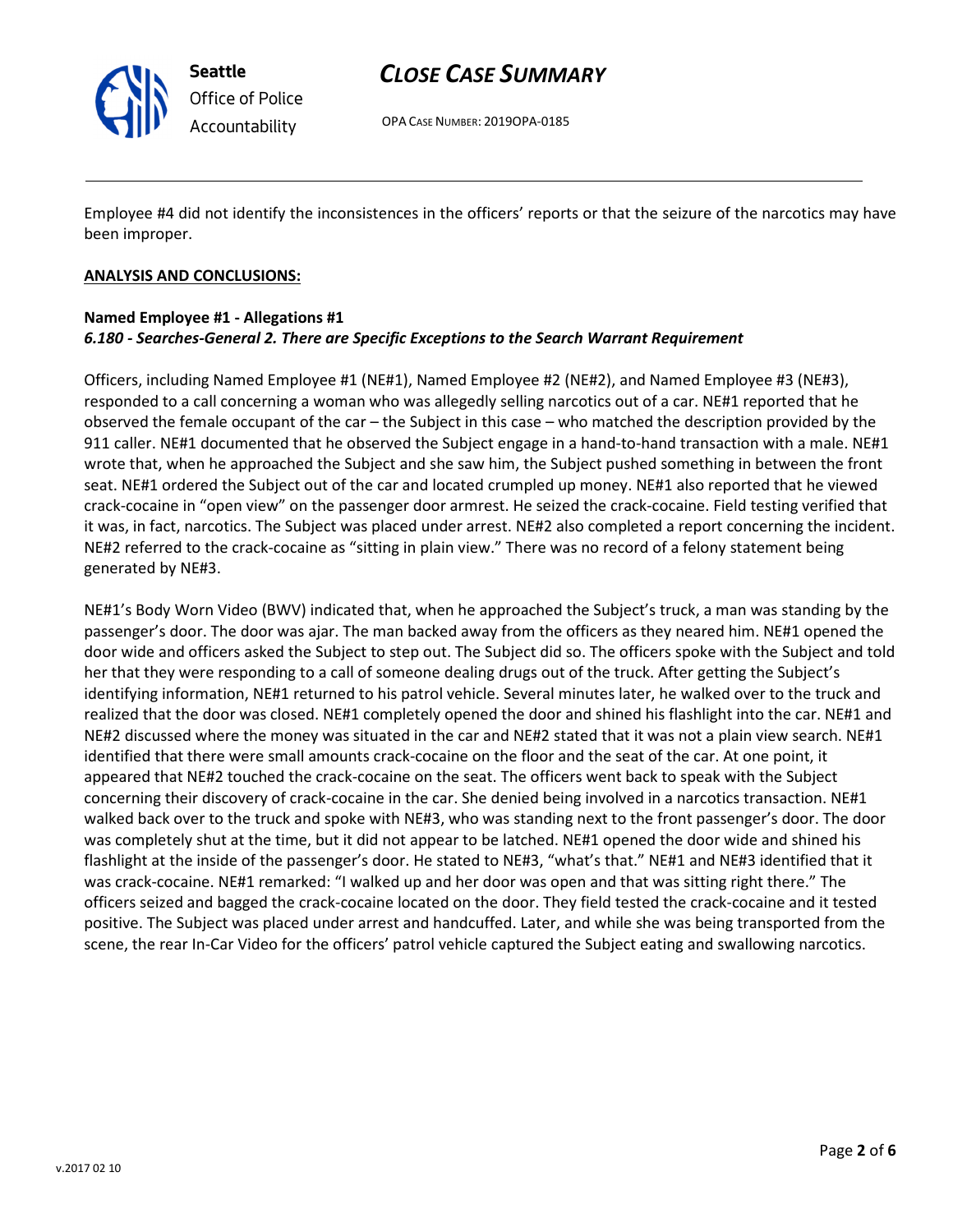



OPA CASE NUMBER: 2019OPA-0185

During its intake investigation, and after reviewing the BWV, OPA believed it possible that the search of the vehicle was potentially improper. OPA specifically noted that even if the crack-cocaine was observed in open view, the officers still needed a warrant prior to seizing the narcotics from a constitutionally protected area. In reaching this conclusion, OPA relied on State v. Jones, 163 Wn. App. 354 (2011). In Jones, the subject's vehicle was stopped, and, during the detention, an officer observed white pills that he recognized were oxycodone. The officer searched the vehicle and seized the pills. The State argued that the search and seizure was supported by the open view exception to the search warrant requirement. The Court recognized that, while the open view doctrine applied "when an officer observes a piece of evidence from a non-constitutionally protected area," the doctrine did not "provide authority to enter constitutionally-protected areas to take the items without first obtaining a warrant." Indeed, in order to seizure the evidence, the officer must have probable cause to believe that a crime occurred, as well as be faced with "emergent or exigent circumstances regarding the security and acquisition of incrimination evidence" to make obtaining a warrant "impracticable."

As part of its investigation, OPA interviewed all of the Named Employees. NE#1 asserted his belief that, because the door was open and he viewed the narcotics on the door, it was no longer in the interior portion of the car. As such, he concluded that he could seize the crack-cocaine. Even presupposing that he is correct, the BWV established that, immediately prior to him seizing the crack-cocaine, the door was fully closed and that, only after he opened the door, did he locate the narcotics. NE#1 noted that he had no specific training after the academy on open view and plain view and that, during this incident, he made the best decisions that he could. NE#1 said that, given what he knows now, he would have closed the door and written a warrant to seize the drugs.

NE#2 stated that, at the time, he believed that the truck was abandoned and, as such, he felt that he could lawfully seize the narcotics. He told OPA that he now understood that the truck was not abandoned and that the narcotics were in a constitutionally protected area from which they could not be seized without a warrant.

NE#3 did not believe that the search was improper. He believed that the open door from which the crack-cocaine was seized was open to the public. He asserted that this was the case even though the door had been closed and was reopened by NE#1.

Based on OPA's review of the totality of the evidence, OPA determined that: the officers were standing in a nonconstitutionally protected area – outside of the truck; NE#1 opened up the closed passenger's door; and the officers then seized narcotics from the door. Moreover, officers touched other evidence that was within the truck. After a review of caselaw, OPA concludes that the passenger door was a constitutionally protected area, specifically due to the fact that the door was closed and NE#1 re-opened it. OPA further concludes that, given this, the officers needed a warrant or exigent/emergent circumstances to justify the search. They did not have either. As such the search was potentially inconsistent with policy.

The above being said, this case was a close call. OPA finds that the officers acted in good faith and in a belief that they were acting consistent with law when they seized the crack-cocaine. Specifically, it would not have been unreasonable for the officers to believe that, given the fact that the door was open, the crack-cocaine was in plain view at that time and could be seized. As a general matter, when OPA has to conduct research to conclusively determine a legal question, OPA believes it inappropriate to discipline officers given that their decisions must be made under pressure and without the benefit of a hindsight analysis. As such, OPA recommends that NE#1, NE#2, and NE#3 receive the below Training Referral.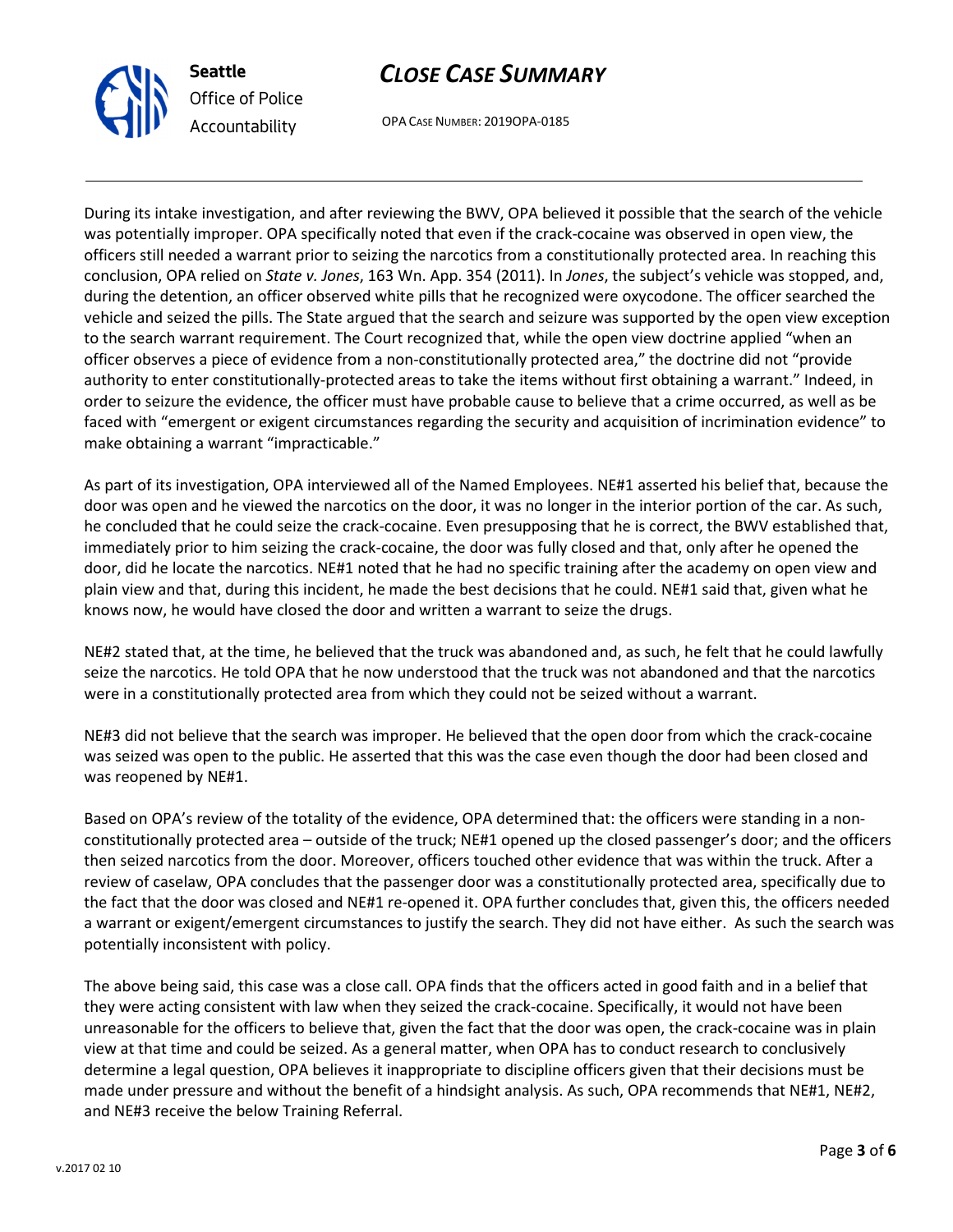# CLOSE CASE SUMMARY

OPA CASE NUMBER: 2019OPA-0185

• Training Referral: NE#1, NE#2, and NE#3 should collectively debrief this call with their chain of command. They should discuss the differences between open view and plain view, especially in the context of this case. The Named Employees should review State v. Jones and any other applicable caselaw. This counseling and retraining should be documented, and this documentation should be maintained in an appropriate database.

#### Recommended Finding: Not Sustained (Training Referral)

## Named Employee #1 - Allegation #2

### 15.180 - Primary Investigations 5. All reports must be complete, thorough and accurate

OPA's review of the BWV further indicated that there were a number of inconsistencies in the reports generated by NE#1 and NE#2. These inconsistences are detailed more fully in the Case Summary. As such, OPA alleged that the reports may have been inconsistent with SPD Policy 15.180-POL-5.

NE#1 and NE#2 both recognized that several aspects of their reports were inconsistent with the BWV. They stated that this was a mistake that was caused by heavy workloads and time constraints.

While their reports did, in parts, contain information that was inconsistent with the BWV, OPA concludes that this was not due to any ill intent on the officers' part and was a mistake. OPA recognizes that NE#1 and NE#2 are hardworking officers that operate in one of the busiest precincts in the City and such errors do not warrant Sustained findings. As such, OPA recommends that they receive the below Training Referral.

• Training Referral: NE#1 and NE#2 should be reminded to endeavor to generate through, complete, and accurate reports of their law enforcement activity. To the extent this counseling has already occurred, no further action is required by OPA. This counseling and any associated retraining should be documented, and this documentation should be maintained in an appropriate database.

#### Recommended Finding: Not Sustained (Training Referral)

### Named Employee #2 - Allegations #1 6.180 - Searches-General 2. There are Specific Exceptions to the Search Warrant Requirement

For the same reasons as set forth above (see Named Employee #1, Allegation #1), OPA recommends that NE#1 receive a Training Referral.

#### Recommended Finding: Not Sustained (Training Referral)



Seattle Office of Police Accountability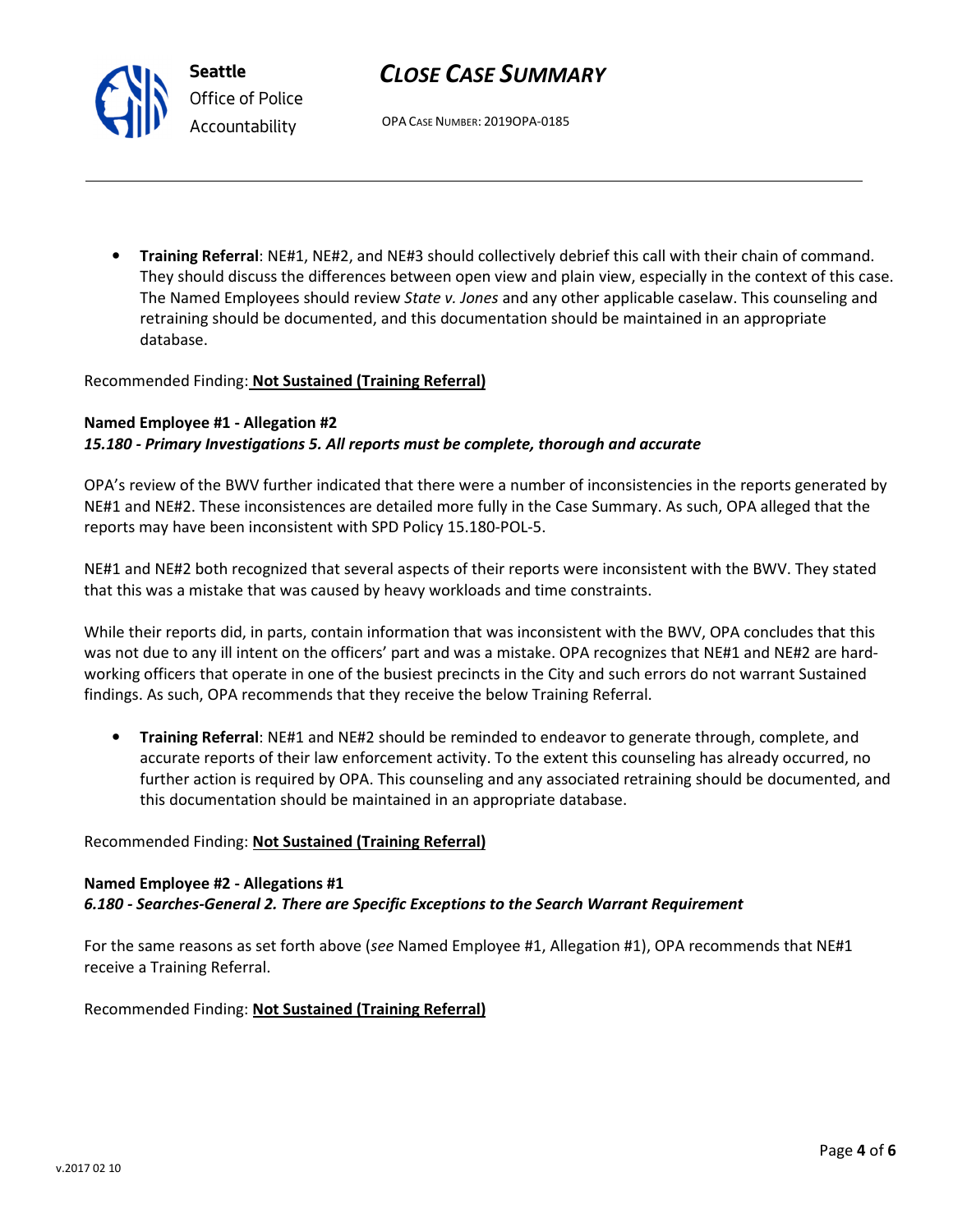



OPA CASE NUMBER: 2019OPA-0185

# Named Employee #2 - Allegation #2 15.180 - Primary Investigations 5. All reports must be complete, thorough and accurate

For the same reasons as set forth above (see Named Employee #1, Allegation #2), OPA recommends that NE#1 receive a Training Referral.

Recommended Finding: Not Sustained (Training Referral)

# Named Employee #3 - Allegations #1 6.180 - Searches-General 2. There are Specific Exceptions to the Search Warrant Requirement

For the same reasons as set forth above (see Named Employee #1, Allegation #1), OPA recommends that NE#1 receive a Training Referral.

Recommended Finding: Not Sustained (Training Referral)

## Named Employee #4 - Allegations #1

6.220 - Voluntary Contacts, Terry Stops & Detentions 4. Supervisors Will Review the Documentation of Terry Stops

SPD Policy 6.220-POL-4 requires that supervisors review the documentation of Terry stops. Inherent in this requirement is the expectation that supervisors ensure that this paperwork is completed by officers when appropriate.

Based on OPA's review of the evidence, it appeared that NE#1 and NE#2 initially detained the Subject and only made the decision to arrest her after discovering narcotics in the truck. As such, NE#1 and NE#2 were required by policy to complete Terry Templates documenting the detention, even though they later developed probable cause. Moreover, NE#4, as their supervisor, was required by policy to ensure that this was done.

At her OPA interview, NE#4 asserted that, based on the information provided to her by NE#1, she believed that the officers had probable cause at the moment they initially contacted the Subject and, as such, that no Terry Templates were required. She told OPA that she based this determination on the information she learned from NE#1 when she screened the Subject's arrest at the scene.

While OPA concludes that the Subject was detained for a period of time prior to the narcotics being discovered, OPA finds that it was reasonable for NE#4 to believe that the officers had probable cause at the time of the contact given the information that NE#1 was captured on video providing to her. As such, I recommend that this allegation be Not Sustained – Lawful and Proper.

Recommended Finding: Not Sustained (Lawful and Proper)